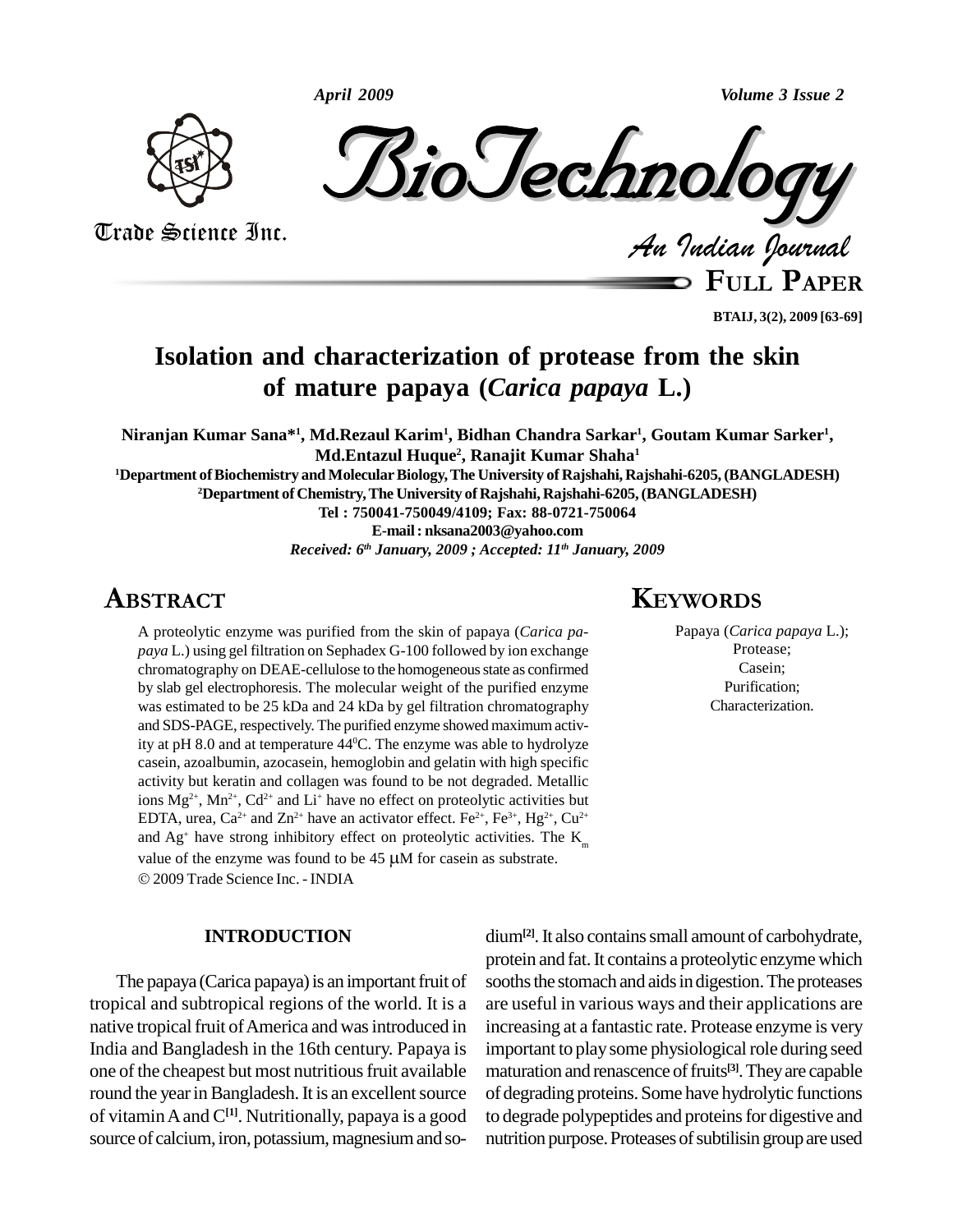# **PAPER**  $\subset$

in the treatment of burns and wounds. Oral administration of proteases produces an anti-inflammatory re-sponse in burn patients and speeds up the process of healing<sup>[4]</sup>. The growth and development of pulse bettle The su insects require very especially metabolic processes, which involve the action of specialized proteases and peptides<sup>[5]</sup>. The proteloytic enzymes present in these centri insects are responsible for the rapid destruction of the pulses **[6]**. It has also a great importance in medicinal and industrial purpose. Proteases are used in the de gumming of silk goods, in the manufacture of liquid glue, in the preparation of cosmetics, detergents, in the meat tenderization, in the preparation of cheese, in medicine preparation and in agriculture as growth promoters **[7,8]**. Extensive studies have been performed on the purification and characterization of protease fromdifferent ori gins such as from the plant tissues<sup>[9]</sup>, seeds<sup>[10]</sup>, latex of clear Ervatamia coronaria<sup>[11]</sup>, Ipomoea carnea spp.<sup>[12]</sup>, M Vasconcellea spp.<sup>[13]</sup>, Euphorbia milii<sup>[14]</sup> and Wrightia tinctoria<sup>[15]</sup> and microorganism Chryseobacterium 1ne prot taeanense TKU001 **[16]**.

Till now no detail studies about the proteolytic enzyme from papaya skin was found in the literature. There is an attempt for purification of protease enzyme from the skin of mature papaya. In this experiment, we used one of the varieties of papaya (Bari papaya-1) due to it.s availability in Rajshahi Zone, for enzyme purification and characterization.

## **MATERIALSAND METHODS**

#### **Materials**

and Sephadex G-100 were purchased from Sigma sured Ltd., Sweden. All other chemicals used were of ana-One of the varieties of papaya (Carica Papaya L.), Bari papaya-1 was collected from a local horticulture of Rajshahi and Bangladesh Agriculture research Institute (BARI), Ishwardi, Pabna, Bangladesh. The papayas were stored in a deep freeze (-100C) for further experimental purpose. BSA, SDS/PAGE-chemicals Chemicals Ltd., USA. Standard proteins, DEAE-cellulose were purchased from Pharmacia Fine Chemicals lytical grade.

### **Preparation of crude enzyme extract**



cut into small pieces and ground in a pre-cooledmortar with a pestle and homogenized with 50 ml of cold 5 mM phosphate buffer (pH 7.0) using a homogenizer. The suspension was then filtered through few layers of cheesecloth in a cold room. The filtrate was collected and clarified further bycentrifugation in a refrigerated centrifuge at  $6000$  rpm for 15 minutes at  $4^{\circ}$ C. The clear supernatant was collected and saturated to 100% by adding solid ammonium sulfate with gentle stirring. The precipitatewas collected bycentrifugation at 6000 rpm for 10 minutes at 4 <sup>0</sup>C. Then the precipitate was dis solved in minimum volume of pre-cooled distilled water, and dialyzed against distilled water for 12 hours and against 5mM phosphate buffer, pH 7.0 for over night at 4 <sup>0</sup>C. It was again centrifuged at 6000 rpm for 10 minutes to remove any insoluble material and the clear supernatant was used as crude enzyme extract.

### **Measurement of protease activity**

The protease activitywas measured following the method of Kunitz<sup>[17]</sup>. The milk protein casein was used as a substrate. The activity is determined by detecting the release of amino acid, tyrosine by protease. The amount of tyrosine released was calculated from the standard curve constructed with tyrosine. The activity was expressed as the amount of tyrosine in  $\mu$  mole produced per minute at 450C. The specific activity was expressed asthe number of enzyme unit permg of protein per unit time.

#### **Purification of enzyme**

#### **Gelfiltration column chromatography**

The crude extract after dialysis with 5 mM phos phate buffer at pH 7.0, 4 <sup>0</sup>C wasloaded onto a Sephadex G-100 column  $(2.5\times120$  cm) previously equilibrated with the same buffer. The column was eluted with 5 mM phosphate buffer, pH 7.0, at a flow rate of 1.0 ml min -1 .Absorbance of each fraction at 280 nm, protease activities and protein concentration were measured and the active fractions were collected.

#### **DEAE-cellulose column chromatography**

The skin of green papaya (300 gm) was weighted, DEAE-cellulose column (32×1.0 cm, flow rate 25 ml The enzymatically active protein fractions after gel filtration were collected and dialyzed against 5mM phos-<br>phate buffer, pH 7.8 for overnight and then applied to a<br>DEAE-cellulose column (32×1.0 cm, flow rate 25 ml phate buffer, pH7.8 for overnight and then applied to a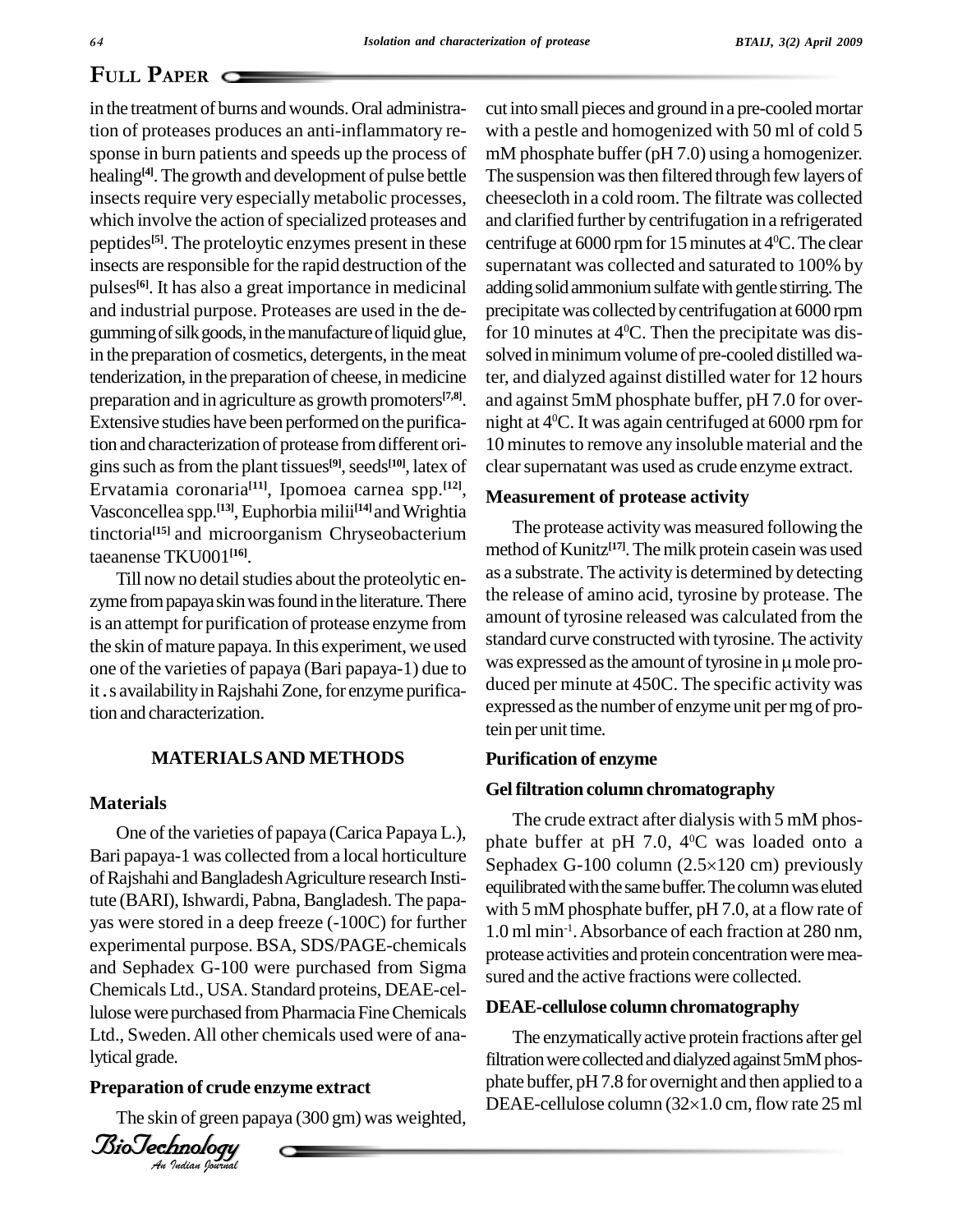h-1) previously equilibrated with 5mM phosphate buffer, pH 7.8 and eluted with the same buffer containing a linear gradient of NaCl(100-500mM).Absorbance at 280 nm, protein concentration and protease activities were determined and the active fractions were collected.

# **Molecular weight determination of protease**

- (a) The molecular weight of the purified protease was determined by gel filtration on Sephadex G-100 col- of d The molecular weight of the purified protease was enzyme<br>determined by gel filtration on Sephadex G-100 col- of differ<br>umn (150×3.0 cm) equilibrated with 5mM phos- were wi phate buffer, pH 7.0, following the established procedure<sup>[18]</sup>. Trypsin inhibitor (12 kDa), carbonic anhydrase (29 kDa), ovalbumin (43 kDa), bovine serum albumin (67 kDa), phosphorylase-b (97 kDa) and  $\beta$ -galactosidase(116 kDa) were used as marker proteins **[19]**.
- **(b) Electrophoresis:** SDS-PAGE was performed according to the method of Laemmli<sup>[20]</sup> on a Bio-rad <sup>lated.</sup> mini electrophoresis system. The standard proteins cloud cording to the method of Laemmli $^{[20]}$  on a Bio-rad  $^{-1}$  late<br>mini electrophoresis system. The standard proteins  $^{-1}$  dou<br>used were  $\beta$ -lactoglobulin (18.4 kDa), carbonic anhydrase (29.0 kDa), ovalbumin (43.0 kDa), bovine serum albumin (67.0 kDa) and phosphorylase-b(97.4 kDa). PAGE was performed with 7% gels and the electrophoresis was run at 2000 V and 50 A.

# **Optimum pH** of the enzyme

To study the effect of pH on enzyme activity, the enzyme solutions(0.6%) were dialyzed against 5mM buffer of different pH (pH 2.0-3.0,  $CH_3COONa-HCl$ ;<br>pH 4.0 - 5.0, CH<sub>3</sub>COONa-CH<sub>3</sub>COOH; pH 5.5-8.0, pH 4.0 - 5.0, CH<sub>3</sub>COONa-CH<sub>3</sub>COOH; pH 5.5-8.0,<br>NaH<sub>2</sub>PO<sub>4</sub>-Na<sub>2</sub>HPO<sub>4</sub>; pH 8.5-9.0, Na<sub>2</sub>B<sub>4</sub>O<sub>7</sub> - HCl; pH 9.5,  $Na<sub>2</sub>B<sub>4</sub>O7 Na<sub>3</sub>CO<sub>3</sub>$  for 24 hours with frequent change of buffers. After necessary adjustment of pH by  $\frac{2}{5}$   $\frac{30}{5}$ adding  $0.1N$  HCl or  $0.1N$  NaOH, the enzyme activities were assayed using casein as substrate.

# **Optimum temperature of the enzyme**

In order to determine the optimum temperature, the enzyme solutions  $(0.5\%)$  in 5mM phosphate buffer, pH 7.0, were incubated at various temperatures ranging from  $100C - 90\degree C$  for 15 minutes in a temperature Figure controlled water bath and the enzyme activities were of mature papaya on Shephadex G-100 column chromatog-<br>raphy (2.5×120cm). The column was pre-equilibrated assayed.

# **Substrate specificity**

To determine the substrate specificity of the enzyme casein, azoalbumin, azocasein and hemoglobin were used assubstrate during the assay and the proteolytic activities were measured following the method of Kunitz **[17]**.

# **Influence of metal ions and chemical reagents**

The effects of metal ions and chemical reagents on the enzyme activitywere examined by incubating the enzyme solution at room temperature in the presence of different ion or compound for 5 minutes and aliquots were withdrawn and assayed under standard reaction conditions (pH 7.0, Temperature  $37^{\circ}$ C).

# **Measurement of Km of enzyme**

Michaelis constant (Km) was determined by the assay of enzyme activity for various concentration of the substrate (casein) at definite interval.Initial velocities of respective substrate concentration were calculated. Km was calculated from Lineweaver-Burk double reciprocal plot **[21]**.

# **Protein assay**

Protein concentration of each fraction was deter mined byUV-visible spectrophotometer at280nm.The amount of protein was estimated bythe published method of Lowry et al. **[22]**, using BSA as a standard substrate.



BioTechnologyBioTechnology**Figure 1:Gel-filtrationpattern of crude extract ofthe skin** *An***with5mMsodiumphosphatebuffer,pH7.0 andthe column ofmaturepapaya onShephadexG-100columnchromatog-** Figure 1: Gel-filtration pattern of crude extract of the skin<br>of mature papaya on Shephadex G-100 column chromatog-<br>raphy (2.5×120cm). The column was pre-equilibrated **was eluted with same buffer. The flow rate of the column was 1ml/min. Symbols: () absorbance at 280nm, () enzyme activity**

*Indian Journal*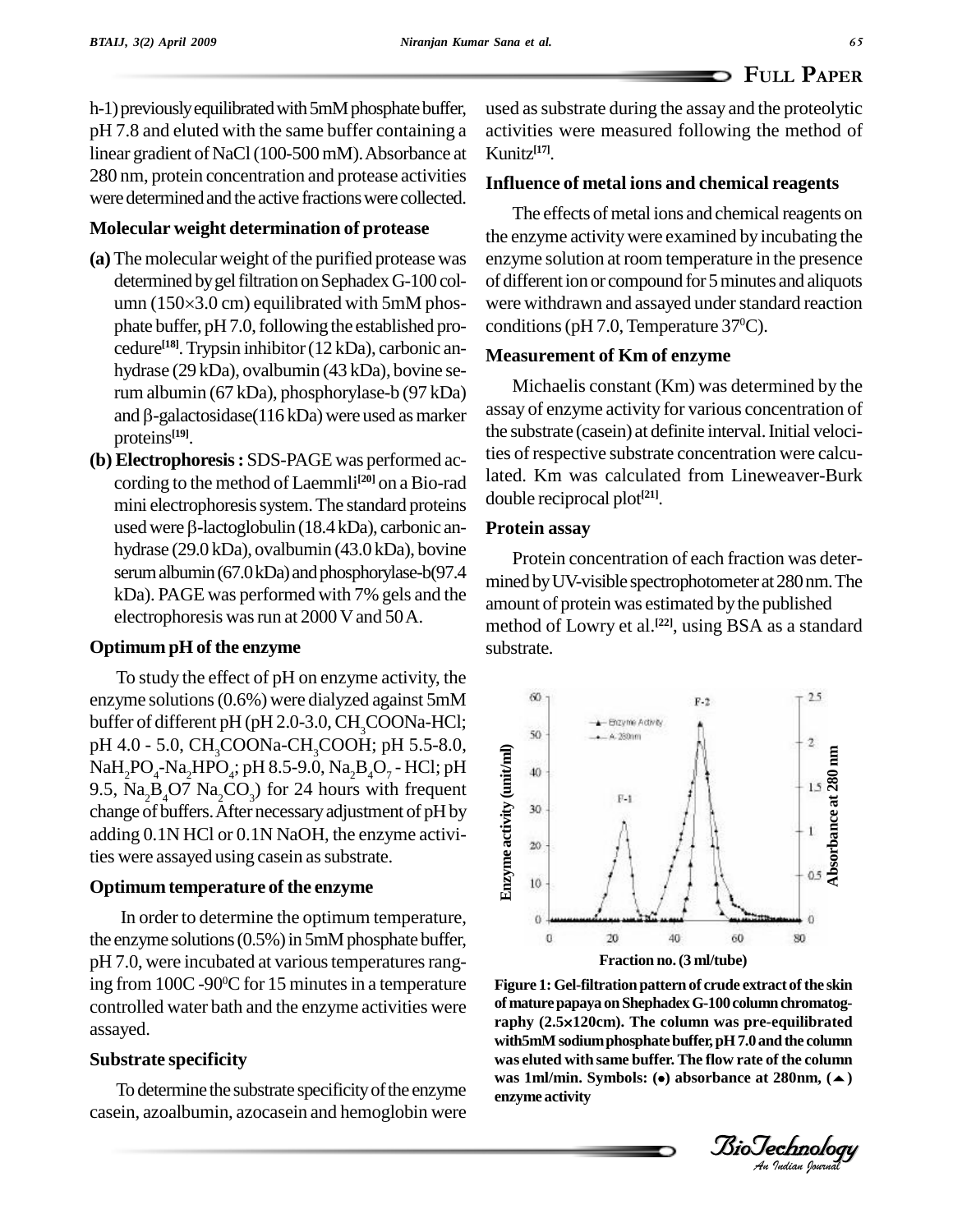# **P**APER C **RESULTSAND DISCUSSION**

## **Purification of protease**

In gel filtration column, the crude protein extract from the skin of papaya was eluted as two main peaks  $\frac{1}{5}$ <sup>40</sup> namely F-1 and F-2 (figure 1). It was found that only F-2 fraction showed the proteolytic activity while the F-1 peak showed no activity. Hence F-1 fraction was not used for further investigation. The fraction F-2 containing the proteolytic activity was pooled separately and the purity was checked by the slab gel electro phoresis.Asshown in the figure (figure 3), F-2 fraction gave more than one band indicating thatF-2 fraction contained more than one protein.

plied to DEAE-cellulose column, were separated into three peaks F-2a, F-2b and F-2c (figure 2). The enzy matic activity of all these fractions were investigated and it was found that the fraction F-2a contained proteolytic activitywhile the fraction F-2b and F-2c pos sessed no proteolytic activity. The fraction contained protease activity pooled separately and was found homogenous on slab gel electrophoresis and showed single  $\frac{97.4 \text{ m}}{27.4 \text{ m}}$ protein band (figure 3) indicating that the enzyme was in pure form.

The data on purification of protease from the skin of papaya are presented in TABLE 1. The purity of the  $\mathcal{P}$  kDa enzyme from papaya increased 39.71 fold with an overall yield of 16.17% with specific activityof 87.75 unit/ may be decrease in yield may be due to denaturation of the enzyme during purification or to some other unknown reasons.

#### **Characterization of protease**

### **Determination of molecular weight**

The molecular weight of purified protease (F-2a)

|  |  | TABLE 1: Summary of papaya protease purification |  |
|--|--|--------------------------------------------------|--|
|--|--|--------------------------------------------------|--|

| <b>Steps of</b><br>purification  | <b>Total</b><br>protein<br>(mg) | <b>Total</b><br>activity<br>$(unit/mg)$ $(unit/mg)$ | <b>Specific</b><br>activity | $($ %) | <b>Yield Purification</b><br>folds |
|----------------------------------|---------------------------------|-----------------------------------------------------|-----------------------------|--------|------------------------------------|
| Crude extract                    | 460                             | 1015                                                | 2.21                        | 100    |                                    |
| Ammonium<br>sulfate saturated    | 370                             | 890                                                 | 2.41                        | 87.68  | 1.09                               |
| Gel-filtration<br>chromatography | 10.12                           | 294.19                                              | 29.07                       | 28.98  | 13.46                              |
| DEAE-cellulose<br>fraction       | 1.87                            | 164.09                                              | 87.75                       | 16.17  | 39.71                              |
|                                  |                                 |                                                     |                             |        |                                    |

*Indian Journal*



 $T$  tion. The column  $(32\times1.0 \text{ cm})$  was pre-equilibrated with<br>The active fraction F-2 from gel filtration when ap-<br> $T$  and was eluted with the same **Figure 2: DEAE-cellulose column chromatography of pa paya protease from F-2 fraction obtained from gel filtra-**Figure 2: DEAE-cellulose column chromatography of pa-<br>paya protease from F-2 fraction obtained from gel filtra-<br>tion. The column (32×1.0 cm) was pre-equilibrated with **5mM** phosphate buffer, pH 7.8 and was eluted with the same **buffer.The columnwasthen eluted with a linear gradient of NaCl (0.1 to 0.5 M) in the same buffer.The flow rate of the column was <sup>25</sup> ml/h. Symbols: () absorbance at <sup>280</sup> nm,() enzyme activity and () NaCl gradient**



as determined by comparing their elution volume on  $\frac{\text{rumAlbumi}(67.0 \text{ kDa})}{\text{anhydroste}(29.0 \text{ kDa})}$ .  $\frac{\text{Ca} \cdot \text{m}}{\text{Ca} \cdot \text{m}}$ **Figure 3: Sodiumdodecylsulfate polyacrylamide gel electrophoresis of purified protease and marker proteinsfor the determination of purity and molecular weight of the enzyme;Lane-A:After gelfiltration column,Lane-B:After DEAE-cellulose column,Lane-M: Marker protein solution containing Phosphorylase B (97.4 kDa), Bovin Se- anhydrase (29.0 kDa),-lactoglobulin(18.4 kDa).rumAlbumin(67.0kDa),Ovalbumin(43.0kDa),Carbonic**

Sephadex G-100 were found to be 25 kDa. The mo-**Purification** lecular weight of the papaya protease obtained in this investigation is in reasonable agreement with the molecular weight estimated for protease from other sources. Ma et al., **[23]** purified a protease frommarine yeast with molecular weight of 32 kDa, Turkiewicz et al.<sup>[24]</sup>, purified a serine protease from Euphausia superba Dana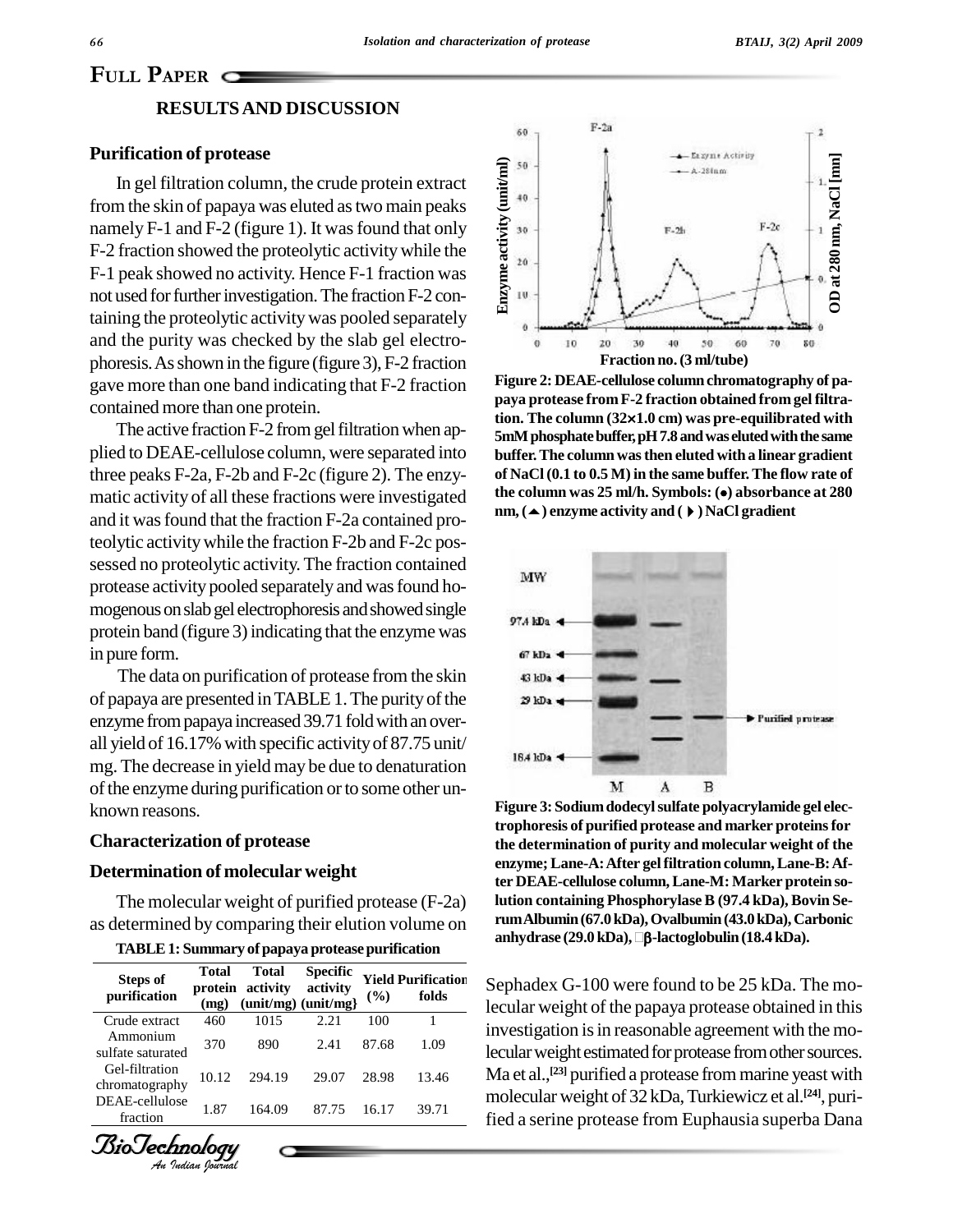

**Figure 4:Effect of pH on the activity of protease fromthe skin of mature papaya**



**Figure 5:** Effect of temperature on the activity of protease **fromthe skinof mature papaya**

|  |  |  |  |  | TABLE 2 : Substrate specificity of protease |  |
|--|--|--|--|--|---------------------------------------------|--|
|--|--|--|--|--|---------------------------------------------|--|

| <b>Substrate</b> | Relative activity $(\%)$ |  |  |
|------------------|--------------------------|--|--|
| Casein           | 100                      |  |  |
| Azoalbumin       | 97                       |  |  |
| Azocasein        | 92                       |  |  |
| Hemoglobin       | 65                       |  |  |
| Gelatin          | 55                       |  |  |
| Keratin          | 0 <sup>0</sup>           |  |  |
| Collagen         | 00                       |  |  |

**The activity for casein was taken as 100%**

(*Antarctic krill*) of molecular weight of 33 kDa and Wang et al.<sup>[25]</sup>, purified a protease from Bacillus cereus  $\overline{a}$ with molecular weight of 35 kDa by gel filtration. The molecular weight of the purified protease was also determined by SDS-polyacrylamide slab gel electrophoresis and was found to be 24 kDa (figure 3). The molecular weight of papaya protease is similar to that of proteases from Trichoderma atroviride (24 kDa) **[26]**, latex of Ervatamia coronaria (27.6 kDa)<sup>[11]</sup> and latex of lager

Calotropis procera (28.8 kDa) **[27]**.Themolecularweight of the enzyme was found to be unchanged in the presence or in the absence of  $\beta$ -mercaptoethanol indicating that the protease contained no subunit.

## **Effect of pH on the activities of protease**

The purified protease gave maximum activity at pH 8.0 (figure 4). From the result it might be concluded that the protease isolated from the skin of mature pa paya belong to the category of alkaline protease. Very similar pattern of pH profile have been reported for the proteases from the latex of Euphorbia milli<sup>[14]</sup>, latex of Ervatamia coronaria **[11]**andChryseobacteriumtaeanense **[16]**.The activitywasfound to decrease gradually in the acidic pH, but in the alkaline pH it decreased rapidly. Very negligible enzyme activitywas observed below pH 3.0 and above pH 10.0.Anwar and Saleemuddin observed the optimum pH 11.0 for protease from lar vae of Spilosoma oblique<sup>[28]</sup>, which is higher than the present finding. Patel et al. **[12]**, reported the optimum pH 6.5 for protease from Ipomoea carnea, which is lower than the present finding.

#### **Effect** of temperatures on the activities of protease

The effect of temperature on the activity of the protease from the skin of mature papaya was examined in the range of 10-90 <sup>0</sup>C.The optimumactivityofthe protease was observed at 44 <sup>0</sup>C (figure 5). There was a sharp increase in activitywith gradual increase in tem perature up to 44 <sup>0</sup>C while the activity gradually de creased with further rise in temperature indicating the loss in active conformation of the enzyme. Very little activity was found at or above 90 <sup>0</sup>C and at or below 10 <sup>0</sup>C. These results are in accordance with those pre viously published for protease from *Candida Pulcherrima* **[29]** and protease from *Ustilagomaydis* **[30]**. Tomar et al.<sup>[15]</sup>, observed optimum temperature of 70<sup>o</sup>C for protease from the latex of the plant Wrightia tinctoria (Roxb.) which is higher than our result.

## **Substrate specificity**

*An*ied using some proteins assubstrate and the results are The substrate specificity of the protease was studsummarized inTABLE2.The enzyme was able to hy drolyze casein, azoalbumin, azocasein, hemoglobin and gelatin with high specific activity but keratin and collagen were not degraded. This finding is in good agree-

*IsioTechnology*<br>An Indian Journal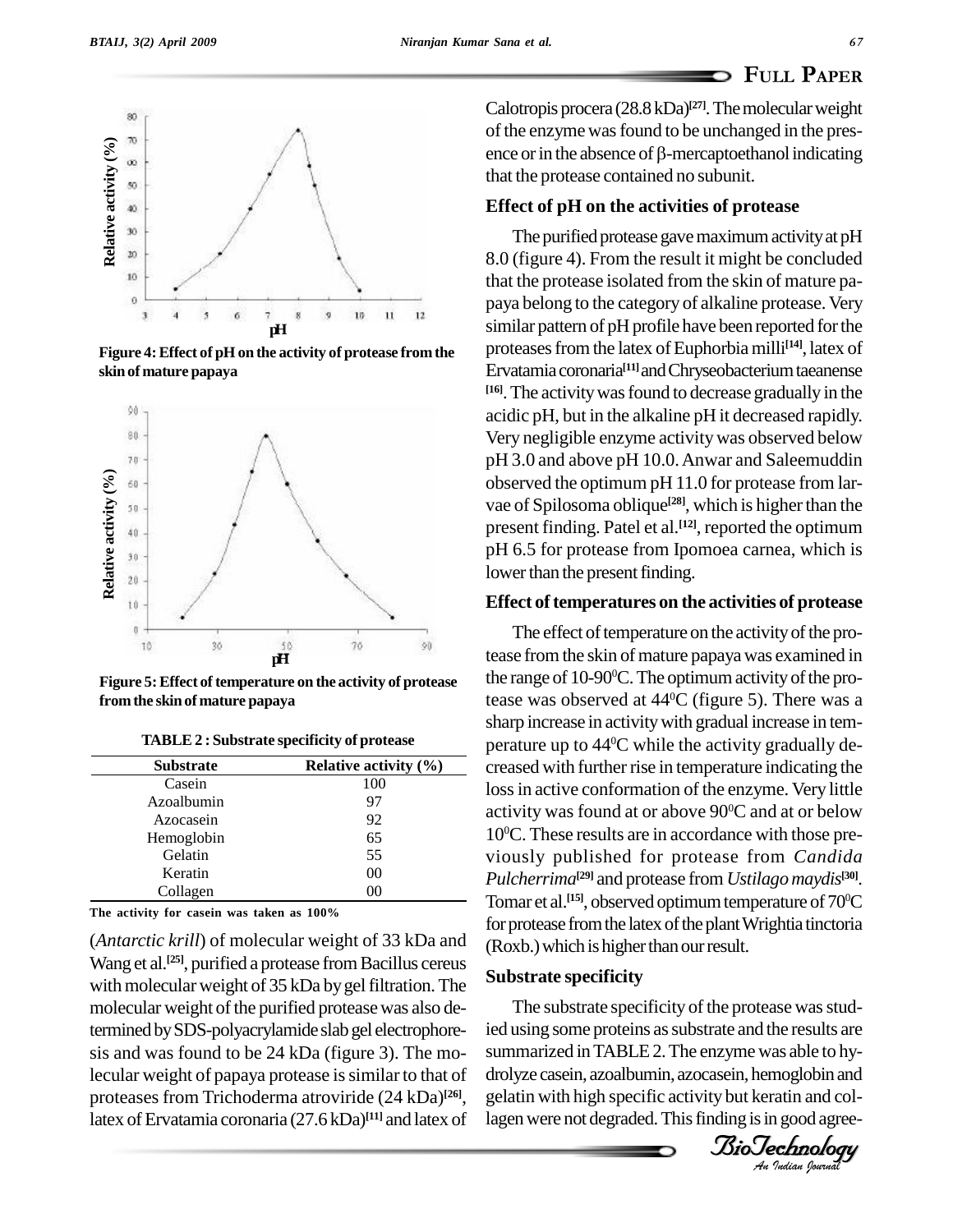# **PAPER** C

|                   |                  | Relative activity $(\%)$ |     |  |
|-------------------|------------------|--------------------------|-----|--|
| Reagent           | 1 <sub>m</sub> M | 3mM                      | 5mM |  |
| None              | 100              | 100                      | 100 |  |
| FeCl <sub>2</sub> | 05               | 04                       | 01  |  |
| MgCl <sub>2</sub> | 93               | 85                       | 78  |  |
| AgCl              | 07               | 06                       | 05  |  |
| LiCl              | 85               | 78                       | 55  |  |
| MnCl <sub>2</sub> | 100              | 98                       | 91  |  |
| CuCl <sub>2</sub> | 10               | 05                       | 03  |  |
| ZnCl <sub>2</sub> | 101              | 102                      | 105 |  |
| HgCl <sub>2</sub> | 01               | 00                       | 00  |  |
| CdCl <sub>2</sub> | 64               | 59                       | 42  |  |
| FeCl <sub>3</sub> | 09               | 08                       | 07  |  |
| CaCl <sub>2</sub> | 110              | 115                      | 120 |  |
| <b>EDTA</b>       | 104              | 112                      | 116 |  |
| Urea              | 102              | 105                      | 106 |  |

**TABLE3 : Effect of various metallic salts and chemicals on the activity of protease**

ment with those reported by Gotoh et al. **[29]** and Mercado-Flores et al. **[30]**.

## **Effect of metal ions and organic compounds**

The effect of various metallic salts and chemicals on the activity of purified protease from the skin of mature papaya is presented inTABLE 3. The activity of the enzyme gradually increased with the increase in concentration of calcium. From the result it may be suggested that calcium is needed for maintaining the enzyme molecule in the optimum configuration for maximumactivityand stability.

tease from the marine yeast, was inhibited by  $Hg^{2+}$ ,  $Fe^{2+}$ , [7] by urea. Darby et al.<sup>[33]</sup> and Abe et al.<sup>[34]</sup>, also reported as Metallic ions like Mg<sup>2+</sup>, Mn<sup>2+</sup>, Cd<sup>2+</sup> and Li<sup>+</sup> showed  $\begin{bmatrix} 2 \end{bmatrix}$ no effect on proteolytic activities while EDTA, urea,  $Ca^{2+}$  and  $Zn^{2+}$  showed an activator effect. Fe2+, Fe3+,  $\overline{a}$  $Hg^{2+}$ , Cu<sup>2+</sup> and Ag<sup>+</sup> had strong inhibitory effect on proteolytic activities. The enzyme present in the skin of papaya may thus be a characteristic of cysteine type proteolytic enzyme, specifically for the enhancement of activity by EDTA. Ahmed et al.<sup>[31]</sup>, reported that proteasesfrom the larval gut of *Spodoptera litura,* which were not inhibited by  $Mg^{2+}$  and  $Mn^{2+}$  while the presence of Fe<sup>2+</sup> and Hg<sup>2+</sup> completely inhibited the three  $[6]$ enzymes. Ma et al.<sup>[23]</sup>, reported that an alkaline pro-Fe 3+ , Zn 2+ and Co 2+ . Cazzulo et al.**[32]**, reported that the protease from *Trypansoma cruzi*, was activated that the proteolytic activity is increased in the presence  $\lceil 9 \rceil$ of EDTA and  $Ca^{2+}$ . These reports are in support of the f present results. The increase of enzyme activity in the

presence of urea andEDTAis difficult to explain at this stage. The enhancement of enzyme activity observed with different concentrations of urea and EDTAmay probably be due to the unfolding effect on casein (substrate) thus making it a better substrate.

### **Km values of protease**

The Km value of protease using casein as substrate was calculated fromLineweaver-Burk plot and found The Km value of protease using casein as substrate<br>was calculated from Lineweaver-Burk plot and found<br>to be 45  $\mu$ M. The Km value of protease from the latex of the plant Wrightia tinctoria  $(Roxb.)$ <sup>[15]</sup>, has been reto be 45 µM. The Km value of protease from the latex<br>of the plant Wrightia tinctoria (Roxb.)<sup>[15]</sup>, has been re-<br>ported to be 50 µM which is very close to our result and from the latex of Cryptolepis buchanani reported ported to be 50  $\mu$ M which is very close to our result<br>and from the latex of Cryptolepis buchanani reported<br>to be 10  $\mu$ M<sup>[35]</sup> which is lower than the present finding.

## **ACKNOWLEDGMENTS**

The authors wise to thank the research facilities provided by the Department of Biochemistry and Molecular Biology, University of Rajshahi, Rajshahi, Bangladesh.

#### **REFERENCES**

- **[1]** J.A.Duke, A.A.Atchley, B.R.Christie; <sup>ë</sup>Proximate Analysis, The Handbook of Plant Science in Agri- J.A.Duke, A.A.Atchley, B.R.Christie; 'Proximate<br>Analysis, The Handbook of Plant Science in Agri-<br>culture', CRC Press, Inc., Boca Raton, FL, (**1984**).
- **[2]** H.Y.Nakason, R.E.Paull; Papaya, H.Y.Nakason, culture', CRC Press, Inc., Boca Raton, FL, (**1984**).<br>H.Y.Nakason, R.E.Paull; Papaya, H.Y.Nakason,<br>R.E.Paul; 'Tropical Fruit', CAB International Press, Wallingford. UK, 239-269 **(1998)**.
- **[3]** F.Hashinaga, D.Sawa, S.Itoo; J.Japan Soc.Hort. Sci., **47**, 282-288 **(1978)**.
- **[4]** P.C.Shaw; Br.J.Clin.Prac., **23(1)**, 25-26 **(1969)**.
- **[5]** D.Sikder; Study on growth and development of pulse bettle insects and the action of specialized proteases and peptides. M.Sc.Thesis. Department of Bio chemistry, University of Rajshshi, Rajshahi, Bangladesh, **(1992)**.
- **[6]** A.Begum, M.Rahaman, S.Begum; J.Biol.Sci., **2(11)**, 47-51 **(1993)**.<br>**[7]** P.F.Fox, P.A.Morrissey, L.J.Vital, V.Simon; 'Indus-**2(11)**, 47-51 **(1993)**.
- 2(11), 47-51 (1993).<br>
[7] P.F.Fox, P.A.Morrissey, L.J.Vital, V.Simon; 'Industrial and Clinical Enzymology', Pergamon Press, Oxford, 43 **(1980)**. trial and Clinical Enzymology', Pergamon Press,<br>Oxford, 43 (**1980**).<br>**[8]** D.Y.Graham, J.S.Holcenberg, J.Roberts; 'Enzymes
	- Oxford, 43 (**1980**).<br>D.Y.Graham, J.S.Holcenberg, J.Roberts; 'Enzy<br>as Drugs', Wiley, New York, 331 (**1981**).
	- **[9]** S.K.Dutta, S.U.Dhan, L.N.Nath; Extraction, purification and study of new proteolytic enzymes, In digenous medicinal plant, International seminar on

*Indian Journal*